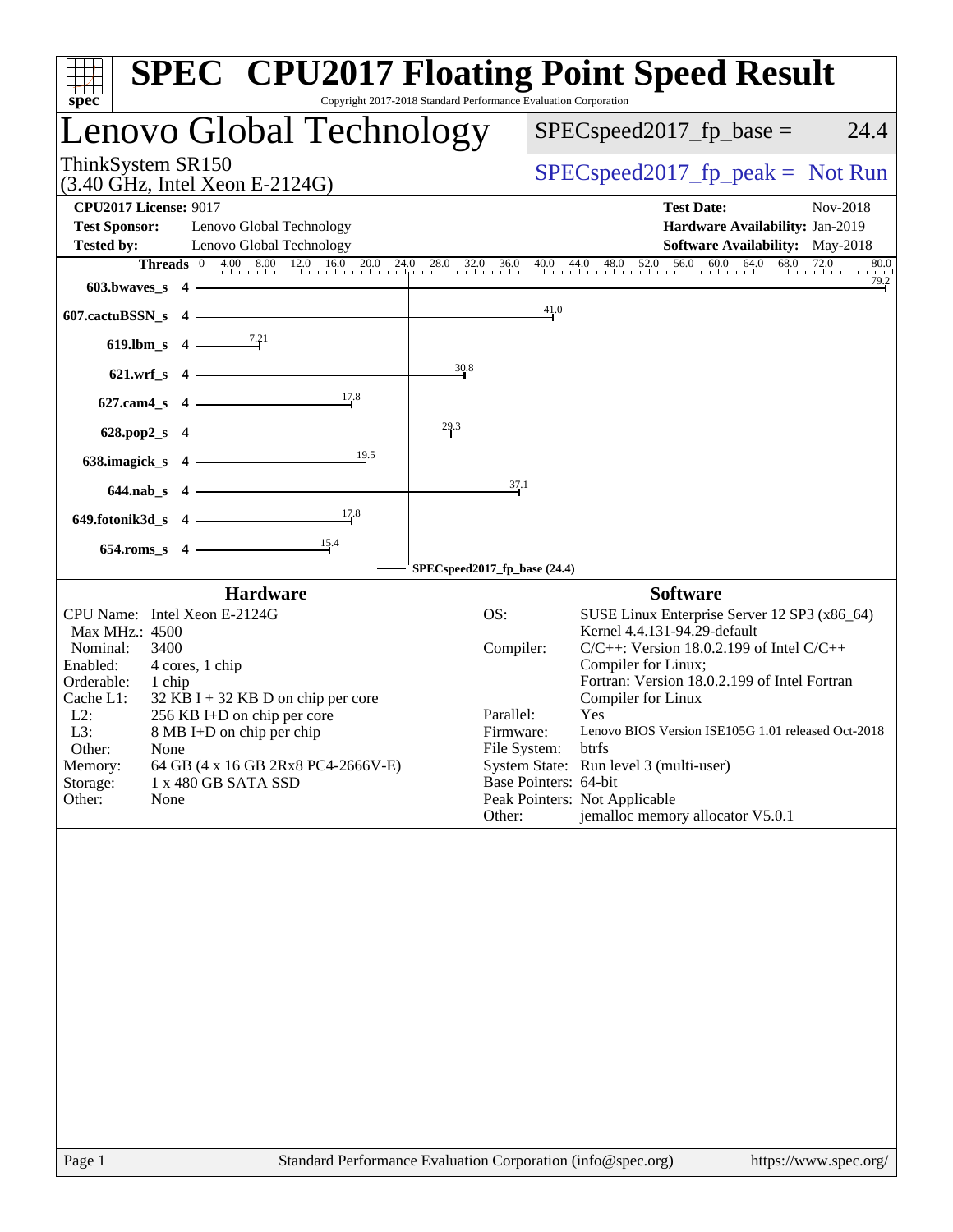

#### **[SPEC CPU2017 Floating Point Speed Result](http://www.spec.org/auto/cpu2017/Docs/result-fields.html#SPECCPU2017FloatingPointSpeedResult)** Copyright 2017-2018 Standard Performance Evaluation Corporation

## Lenovo Global Technology

# (3.40 GHz, Intel Xeon E-2124G)

 $SPEC speed2017_fp\_base = 24.4$ 

## ThinkSystem SR150  $SPEC speed2017$  [p\_peak = Not Run

**[Test Sponsor:](http://www.spec.org/auto/cpu2017/Docs/result-fields.html#TestSponsor)** Lenovo Global Technology **[Hardware Availability:](http://www.spec.org/auto/cpu2017/Docs/result-fields.html#HardwareAvailability)** Jan-2019 **[Tested by:](http://www.spec.org/auto/cpu2017/Docs/result-fields.html#Testedby)** Lenovo Global Technology **[Software Availability:](http://www.spec.org/auto/cpu2017/Docs/result-fields.html#SoftwareAvailability)** May-2018

**[CPU2017 License:](http://www.spec.org/auto/cpu2017/Docs/result-fields.html#CPU2017License)** 9017 **[Test Date:](http://www.spec.org/auto/cpu2017/Docs/result-fields.html#TestDate)** Nov-2018

### **[Results Table](http://www.spec.org/auto/cpu2017/Docs/result-fields.html#ResultsTable)**

|                                    | <b>Base</b>    |                |                |                | <b>Peak</b> |                |       |                |                |              |                |              |                |              |
|------------------------------------|----------------|----------------|----------------|----------------|-------------|----------------|-------|----------------|----------------|--------------|----------------|--------------|----------------|--------------|
| <b>Benchmark</b>                   | <b>Threads</b> | <b>Seconds</b> | Ratio          | <b>Seconds</b> | Ratio       | <b>Seconds</b> | Ratio | <b>Threads</b> | <b>Seconds</b> | <b>Ratio</b> | <b>Seconds</b> | <b>Ratio</b> | <b>Seconds</b> | <b>Ratio</b> |
| 603.bwayes s                       | 4              | 746            | 79.1           | 745            | 79.2        | 745            | 79.2  |                |                |              |                |              |                |              |
| 607.cactuBSSN s                    |                | 408            | 40.9           | 407            | 41.0        | 406            | 41.0  |                |                |              |                |              |                |              |
| $619.$ lbm s                       | 4              | 727            | 7.20           | 726            | 7.21        | 727            | 7.21  |                |                |              |                |              |                |              |
| $621.wrf$ s                        | 4              | 429            | 30.8           | 428            | 30.9        | 431            | 30.7  |                |                |              |                |              |                |              |
| $627$ .cam $4$ <sub>s</sub>        | 4              | 497            | 17.8           | 497            | 17.8        | 497            | 17.8  |                |                |              |                |              |                |              |
| $628.pop2_s$                       | 4              | 405            | 29.3           | 406            | 29.2        | 405            | 29.3  |                |                |              |                |              |                |              |
| 638.imagick_s                      | 4              | 739            | 19.5           | 739            | 19.5        | 740            | 19.5  |                |                |              |                |              |                |              |
| $644$ .nab s                       | 4              | 471            | 37.1           | 471            | 37.1        | 471            | 37.1  |                |                |              |                |              |                |              |
| 649.fotonik3d s                    | 4              | 512            | 17.8           | 511            | 17.8        | <u>511</u>     | 17.8  |                |                |              |                |              |                |              |
| $654$ .roms s                      | 4              | 1025           | 15.4           | 1025           | 15.4        | 1026           | 15.4  |                |                |              |                |              |                |              |
| $SPEC speed2017$ fp base =<br>24.4 |                |                |                |                |             |                |       |                |                |              |                |              |                |              |
| $SPECspeed2017_fp\_peak =$         |                |                | <b>Not Run</b> |                |             |                |       |                |                |              |                |              |                |              |

Results appear in the [order in which they were run.](http://www.spec.org/auto/cpu2017/Docs/result-fields.html#RunOrder) Bold underlined text [indicates a median measurement](http://www.spec.org/auto/cpu2017/Docs/result-fields.html#Median).

#### **[Operating System Notes](http://www.spec.org/auto/cpu2017/Docs/result-fields.html#OperatingSystemNotes)**

Stack size set to unlimited using "ulimit -s unlimited"

## **[General Notes](http://www.spec.org/auto/cpu2017/Docs/result-fields.html#GeneralNotes)**

Environment variables set by runcpu before the start of the run: KMP\_AFFINITY = "granularity=fine,compact" LD\_LIBRARY\_PATH = "/home/cpu2017-1.0.5-ic18.0u2/lib/ia32:/home/cpu2017-1.0.5-ic18.0u2/lib/intel64" LD\_LIBRARY\_PATH = "\$LD\_LIBRARY\_PATH:/home/cpu2017-1.0.5-ic18.0u2/je5.0.1-32:/home/cpu2017-1.0.5-ic18.0u2/je5.0.1-64" OMP\_STACKSIZE = "192M"

 Binaries compiled on a system with 1x Intel Core i7-6700K CPU + 32GB RAM memory using Redhat Enterprise Linux 7.5 Transparent Huge Pages enabled by default Prior to runcpu invocation Filesystem page cache synced and cleared with: sync; echo 3> /proc/sys/vm/drop\_caches Yes: The test sponsor attests, as of date of publication, that CVE-2017-5754 (Meltdown) is mitigated in the system as tested and documented. Yes: The test sponsor attests, as of date of publication, that CVE-2017-5753 (Spectre variant 1) is mitigated in the system as tested and documented. Yes: The test sponsor attests, as of date of publication, that CVE-2017-5715 (Spectre variant 2) is mitigated in the system as tested and documented. jemalloc, a general purpose malloc implementation built with the RedHat Enterprise 7.5, and the system compiler gcc 4.8.5 sources available from jemalloc.net or <https://github.com/jemalloc/jemalloc/releases>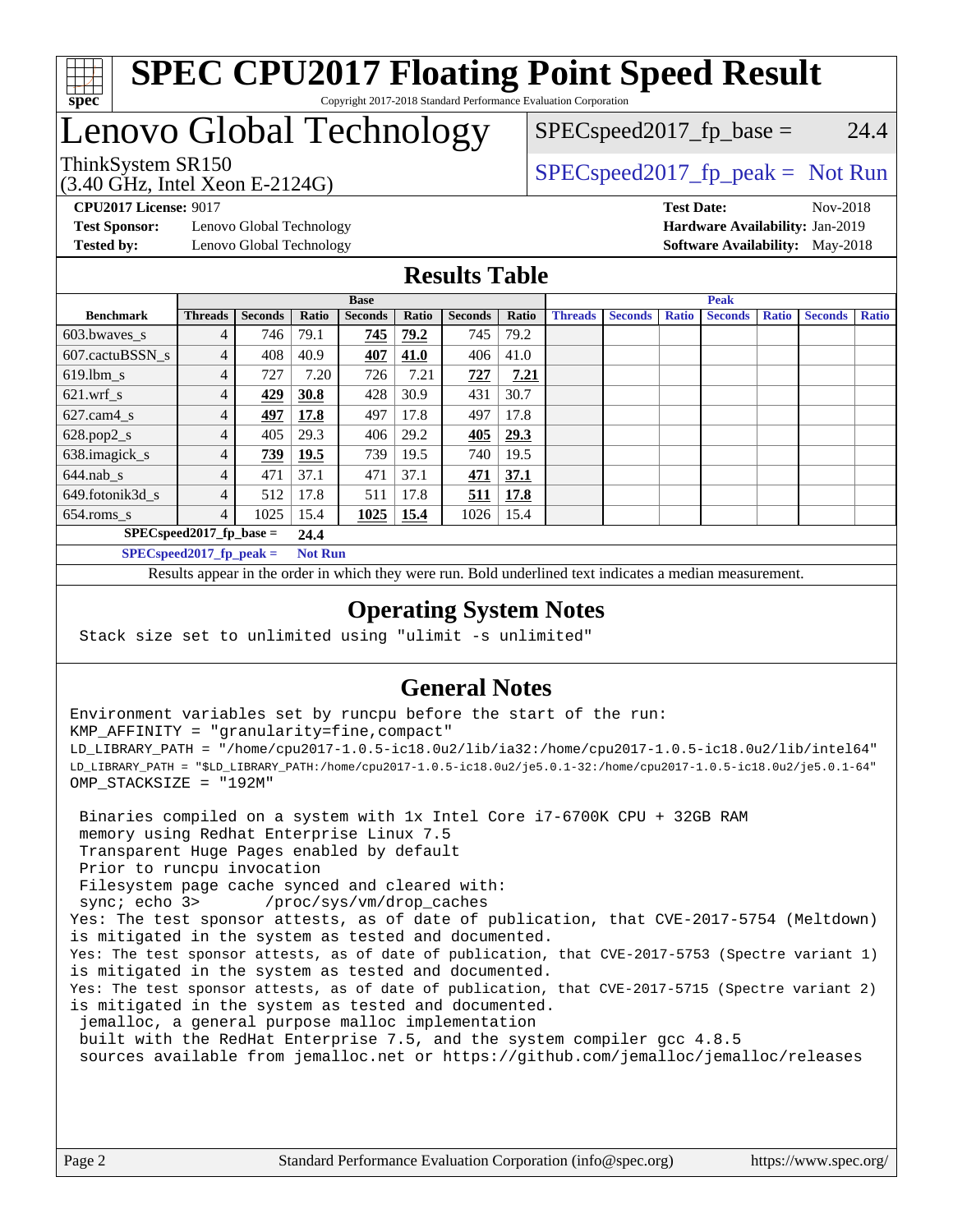| Lenovo Global Technology<br>ThinkSystem SR150<br><b>CPU2017 License: 9017</b>       |                                          | $SPEC speed2017_fp\_base =$<br>$SPEC speed2017rfp peak = Not Run$                  | 24.4     |  |  |  |
|-------------------------------------------------------------------------------------|------------------------------------------|------------------------------------------------------------------------------------|----------|--|--|--|
| $(3.40 \text{ GHz}, \text{Intel Xeon E-2124G})$                                     |                                          |                                                                                    |          |  |  |  |
|                                                                                     |                                          |                                                                                    |          |  |  |  |
|                                                                                     |                                          | <b>Test Date:</b>                                                                  | Nov-2018 |  |  |  |
| <b>Test Sponsor:</b><br>Lenovo Global Technology<br>Hardware Availability: Jan-2019 |                                          |                                                                                    |          |  |  |  |
| <b>Tested by:</b><br>Lenovo Global Technology                                       |                                          | <b>Software Availability:</b> May-2018                                             |          |  |  |  |
|                                                                                     | <b>Platform Notes</b>                    |                                                                                    |          |  |  |  |
| BIOS configuration:                                                                 |                                          |                                                                                    |          |  |  |  |
| Choose Operating Mode set to Maximum Performance                                    |                                          |                                                                                    |          |  |  |  |
| Execute Disable Bit set to Disable<br>DCA set to Enable                             |                                          |                                                                                    |          |  |  |  |
| Sysinfo program /home/cpu2017-1.0.5-ic18.0u2/bin/sysinfo                            |                                          |                                                                                    |          |  |  |  |
| Rev: r5974 of 2018-05-19 9bcde8f2999c33d61f64985e45859ea9                           |                                          |                                                                                    |          |  |  |  |
| running on linux-tsni Tue Nov 27 18:12:21 2018                                      |                                          |                                                                                    |          |  |  |  |
| SUT (System Under Test) info as seen by some common utilities.                      |                                          |                                                                                    |          |  |  |  |
| For more information on this section, see                                           |                                          |                                                                                    |          |  |  |  |
| https://www.spec.org/cpu2017/Docs/config.html#sysinfo                               |                                          |                                                                                    |          |  |  |  |
| From /proc/cpuinfo                                                                  |                                          |                                                                                    |          |  |  |  |
| model name : Intel(R) Xeon(R) E-2124G CPU @ 3.40GHz                                 |                                          |                                                                                    |          |  |  |  |
| "physical id"s (chips)<br>1                                                         |                                          |                                                                                    |          |  |  |  |
| 4 "processors"                                                                      |                                          |                                                                                    |          |  |  |  |
|                                                                                     |                                          | cores, siblings (Caution: counting these is hw and system dependent. The following |          |  |  |  |
|                                                                                     |                                          | excerpts from /proc/cpuinfo might not be reliable. Use with caution.)              |          |  |  |  |
| cpu cores : 4                                                                       |                                          |                                                                                    |          |  |  |  |
| siblings : 4                                                                        |                                          |                                                                                    |          |  |  |  |
| physical 0: cores 0 1 2 3                                                           |                                          |                                                                                    |          |  |  |  |
| From 1scpu:                                                                         |                                          |                                                                                    |          |  |  |  |
| Architecture:                                                                       | x86 64                                   |                                                                                    |          |  |  |  |
| $CPU$ op-mode( $s$ ):                                                               | $32$ -bit, $64$ -bit                     |                                                                                    |          |  |  |  |
| Byte Order:                                                                         | Little Endian                            |                                                                                    |          |  |  |  |
| CPU(s):                                                                             | 4                                        |                                                                                    |          |  |  |  |
| On-line CPU(s) list:                                                                | $0 - 3$                                  |                                                                                    |          |  |  |  |
| Thread(s) per core:                                                                 | 1                                        |                                                                                    |          |  |  |  |
| Core(s) per socket:                                                                 | 4                                        |                                                                                    |          |  |  |  |
| NUMA $node(s)$ :                                                                    | $\mathbf 1$<br>Socket(s):<br>$\mathbf 1$ |                                                                                    |          |  |  |  |
| Vendor ID:                                                                          | GenuineIntel                             |                                                                                    |          |  |  |  |
| CPU family:                                                                         | 6                                        |                                                                                    |          |  |  |  |
| Model:                                                                              | 158                                      |                                                                                    |          |  |  |  |
| Model name:                                                                         |                                          | $Intel(R) Xeon(R) E-2124G CPU @ 3.40GHz$                                           |          |  |  |  |
| Stepping:                                                                           | 10                                       |                                                                                    |          |  |  |  |
| CPU MHz:                                                                            | 4424.610                                 |                                                                                    |          |  |  |  |
| CPU max MHz:                                                                        | 4500.0000                                |                                                                                    |          |  |  |  |
| CPU min MHz:                                                                        | 800.0000                                 |                                                                                    |          |  |  |  |
|                                                                                     | 6815.96<br>BogoMIPS:                     |                                                                                    |          |  |  |  |
|                                                                                     | $VT - x$                                 |                                                                                    |          |  |  |  |
| Virtualization:                                                                     |                                          |                                                                                    |          |  |  |  |
| L1d cache:                                                                          | 32K                                      |                                                                                    |          |  |  |  |
| Lli cache:                                                                          | 32K                                      |                                                                                    |          |  |  |  |
| L2 cache:                                                                           | 256K<br>8192K                            |                                                                                    |          |  |  |  |
| L3 cache:<br>NUMA $node0$ $CPU(s)$ :                                                | $0 - 3$                                  |                                                                                    |          |  |  |  |
|                                                                                     | (Continued on next page)                 |                                                                                    |          |  |  |  |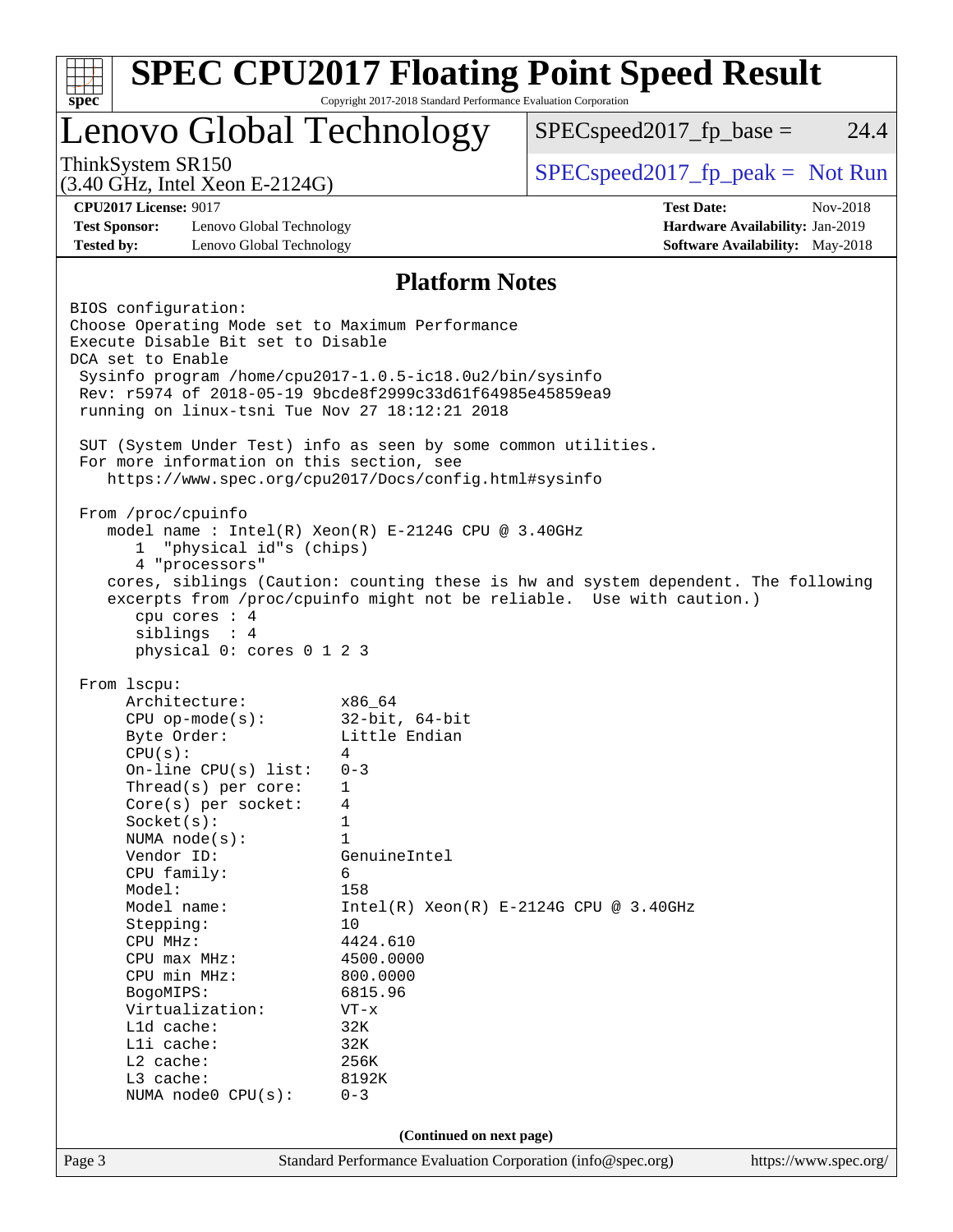| spec <sup>®</sup>                                                         | <b>SPEC CPU2017 Floating Point Speed Result</b><br>Copyright 2017-2018 Standard Performance Evaluation Corporation                                                                                                                                                                                                                                                               |                                                                                                                                                                                                                                                                                                                                                                                                                                                                                                                                                                                                      |      |  |  |
|---------------------------------------------------------------------------|----------------------------------------------------------------------------------------------------------------------------------------------------------------------------------------------------------------------------------------------------------------------------------------------------------------------------------------------------------------------------------|------------------------------------------------------------------------------------------------------------------------------------------------------------------------------------------------------------------------------------------------------------------------------------------------------------------------------------------------------------------------------------------------------------------------------------------------------------------------------------------------------------------------------------------------------------------------------------------------------|------|--|--|
|                                                                           | Lenovo Global Technology                                                                                                                                                                                                                                                                                                                                                         | $SPEC speed2017_fp\_base =$                                                                                                                                                                                                                                                                                                                                                                                                                                                                                                                                                                          | 24.4 |  |  |
| ThinkSystem SR150                                                         | $(3.40 \text{ GHz}, \text{Intel Xeon E-2124G})$                                                                                                                                                                                                                                                                                                                                  | $SPEC speed2017_fp\_peak = Not Run$                                                                                                                                                                                                                                                                                                                                                                                                                                                                                                                                                                  |      |  |  |
| <b>CPU2017 License: 9017</b><br><b>Test Sponsor:</b><br><b>Tested by:</b> | Lenovo Global Technology<br>Lenovo Global Technology                                                                                                                                                                                                                                                                                                                             | <b>Test Date:</b><br>Nov-2018<br>Hardware Availability: Jan-2019<br><b>Software Availability:</b> May-2018                                                                                                                                                                                                                                                                                                                                                                                                                                                                                           |      |  |  |
|                                                                           | <b>Platform Notes (Continued)</b>                                                                                                                                                                                                                                                                                                                                                |                                                                                                                                                                                                                                                                                                                                                                                                                                                                                                                                                                                                      |      |  |  |
| Flagg:<br>xgetbv1                                                         | lm constant_tsc art arch_perfmon pebs bts rep_good nopl xtopology nonstop_tsc<br>avx2 smep bmi2 erms invpcid rtm mpx rdseed adx smap clflushopt xsaveopt xsavec                                                                                                                                                                                                                  | fpu vme de pse tsc msr pae mce cx8 apic sep mtrr pge mca cmov<br>pat pse36 clflush dts acpi mmx fxsr sse sse2 ss ht tm pbe syscall nx pdpelgb rdtscp<br>aperfmperf eagerfpu pni pclmulqdq dtes64 monitor ds_cpl vmx smx est tm2 ssse3 sdbg<br>fma cx16 xtpr pdcm pcid sse4_1 sse4_2 x2apic movbe popcnt tsc_deadline_timer aes<br>xsave avx f16c rdrand lahf_lm abm 3dnowprefetch ida arat epb invpcid_single pln pts<br>dtherm hwp hwp_notify hwp_act_window hwp_epp intel_pt rsb_ctxsw spec_ctrl stibp ssbd<br>retpoline kaiser tpr_shadow vnmi flexpriority ept vpid fsgsbase tsc_adjust bmil hle |      |  |  |
|                                                                           | /proc/cpuinfo cache data<br>cache size : 8192 KB                                                                                                                                                                                                                                                                                                                                 |                                                                                                                                                                                                                                                                                                                                                                                                                                                                                                                                                                                                      |      |  |  |
| physical chip.<br>node distances:<br>node<br>0<br>0:<br>10                | From numactl --hardware<br>available: 1 nodes (0)<br>node 0 cpus: 0 1 2 3<br>node 0 size: 64382 MB<br>node 0 free: 62895 MB                                                                                                                                                                                                                                                      | WARNING: a numactl 'node' might or might not correspond to a                                                                                                                                                                                                                                                                                                                                                                                                                                                                                                                                         |      |  |  |
| From /proc/meminfo<br>MemTotal:<br>Hugepagesize:                          | 65927492 kB<br>HugePages_Total: 0<br>2048 kB                                                                                                                                                                                                                                                                                                                                     |                                                                                                                                                                                                                                                                                                                                                                                                                                                                                                                                                                                                      |      |  |  |
| SuSE-release:<br>os-release:                                              | From /etc/*release* /etc/*version*<br>SUSE Linux Enterprise Server 12 (x86_64)<br>$VERSION = 12$<br>PATCHLEVEL = 3<br># Please check /etc/os-release for details about this release.<br>NAME="SLES"<br>VERSION="12-SP3"<br>VERSION_ID="12.3"<br>PRETTY_NAME="SUSE Linux Enterprise Server 12 SP3"<br>ID="sles"<br>$ANSI$ _COLOR=" $0:32$ "<br>CPE_NAME="cpe:/o:suse:sles:12:sp3" | # This file is deprecated and will be removed in a future service pack or release.                                                                                                                                                                                                                                                                                                                                                                                                                                                                                                                   |      |  |  |
| uname $-a$ :                                                              |                                                                                                                                                                                                                                                                                                                                                                                  | Linux linux-tsni 4.4.131-94.29-default #1 SMP Mon May 21 14:41:34 UTC 2018 (f49bc78)                                                                                                                                                                                                                                                                                                                                                                                                                                                                                                                 |      |  |  |

**(Continued on next page)**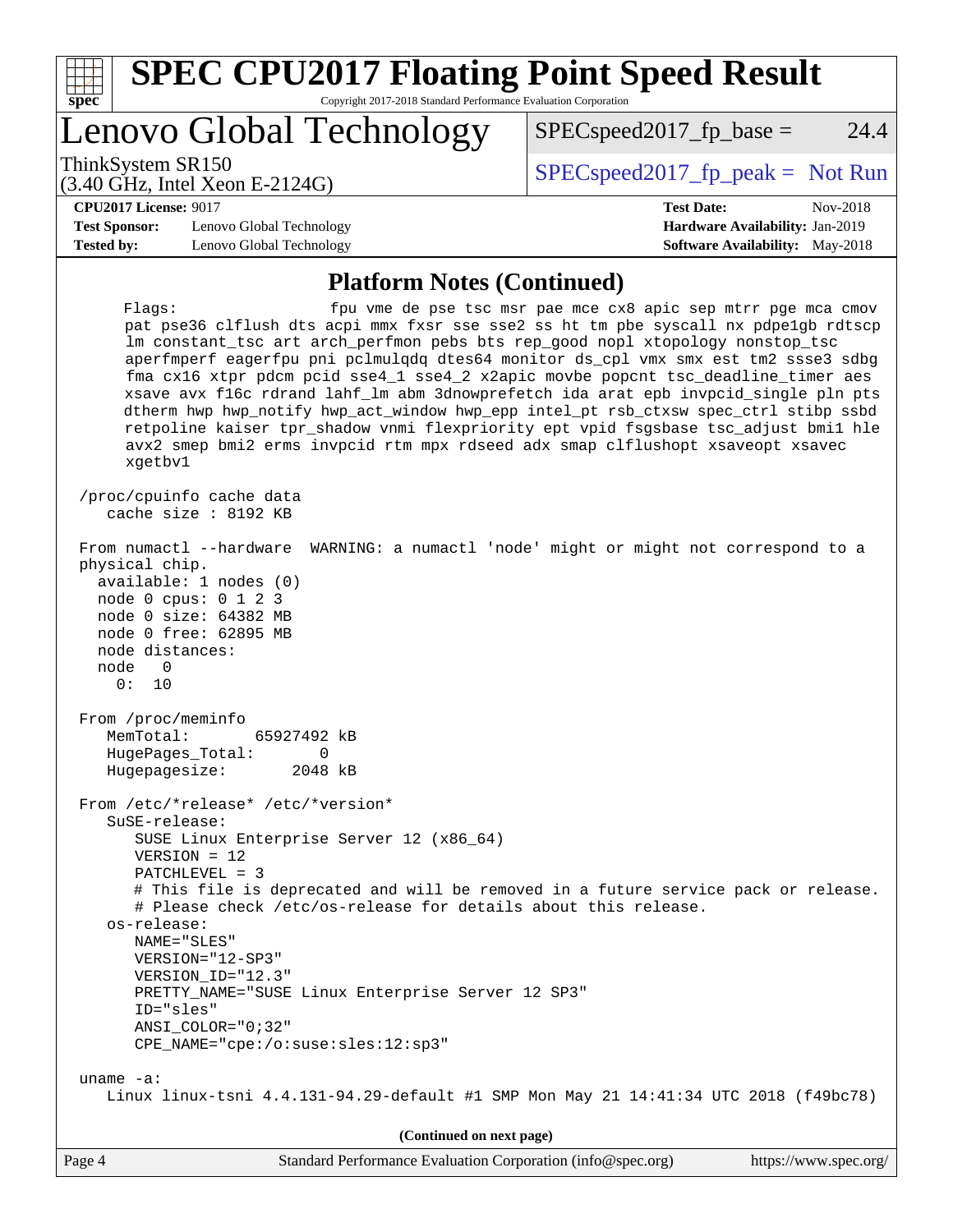| <b>SPEC CPU2017 Floating Point Speed Result</b><br>Copyright 2017-2018 Standard Performance Evaluation Corporation<br>spec <sup>®</sup>                                                                                                                                                                                                                                                           |                                                                                                            |  |  |  |  |  |
|---------------------------------------------------------------------------------------------------------------------------------------------------------------------------------------------------------------------------------------------------------------------------------------------------------------------------------------------------------------------------------------------------|------------------------------------------------------------------------------------------------------------|--|--|--|--|--|
| Lenovo Global Technology                                                                                                                                                                                                                                                                                                                                                                          | $SPEC speed2017fp base =$<br>24.4                                                                          |  |  |  |  |  |
| ThinkSystem SR150<br>$(3.40 \text{ GHz}, \text{Intel Xeon E-2124G})$                                                                                                                                                                                                                                                                                                                              | $SPEC speed2017fr peak = Not Run$                                                                          |  |  |  |  |  |
| <b>CPU2017 License: 9017</b><br>Lenovo Global Technology<br><b>Test Sponsor:</b><br><b>Tested by:</b><br>Lenovo Global Technology                                                                                                                                                                                                                                                                 | <b>Test Date:</b><br>Nov-2018<br>Hardware Availability: Jan-2019<br><b>Software Availability:</b> May-2018 |  |  |  |  |  |
| <b>Platform Notes (Continued)</b>                                                                                                                                                                                                                                                                                                                                                                 |                                                                                                            |  |  |  |  |  |
| x86_64 x86_64 x86_64 GNU/Linux                                                                                                                                                                                                                                                                                                                                                                    |                                                                                                            |  |  |  |  |  |
| Kernel self-reported vulnerability status:                                                                                                                                                                                                                                                                                                                                                        |                                                                                                            |  |  |  |  |  |
| CVE-2017-5754 (Meltdown):<br>Mitigation: PTI<br>CVE-2017-5753 (Spectre variant 1): Mitigation: __user pointer sanitization<br>CVE-2017-5715 (Spectre variant 2): Mitigation: IBRS+IBPB                                                                                                                                                                                                            |                                                                                                            |  |  |  |  |  |
| run-level 3 Nov 27 14:43                                                                                                                                                                                                                                                                                                                                                                          |                                                                                                            |  |  |  |  |  |
| SPEC is set to: /home/cpu2017-1.0.5-ic18.0u2<br>Size Used Avail Use% Mounted on<br>Filesystem<br>Type<br>/dev/md126p2<br>btrfs 446G<br>18G 428G<br>4% /home                                                                                                                                                                                                                                       |                                                                                                            |  |  |  |  |  |
| this section. The 'dmidecode' program reads system data which is "intended to allow<br>hardware to be accurately determined", but the intent may not be met, as there are<br>frequent changes to hardware, firmware, and the "DMTF SMBIOS" standard.<br>BIOS Lenovo -[ISE105G-1.01]- 10/25/2018<br>Memory:<br>4x Micron 18ASF2G72AZ-2G6D1 16 GB 2 rank 2666<br>(End of data from sysinfo program) |                                                                                                            |  |  |  |  |  |
| <b>Compiler Version Notes</b>                                                                                                                                                                                                                                                                                                                                                                     |                                                                                                            |  |  |  |  |  |
| CC 619.1bm_s(base) 638.imagick_s(base) 644.nab_s(base)                                                                                                                                                                                                                                                                                                                                            |                                                                                                            |  |  |  |  |  |
| ---------------------------------<br>icc (ICC) 18.0.2 20180210<br>Copyright (C) 1985-2018 Intel Corporation. All rights reserved.                                                                                                                                                                                                                                                                 |                                                                                                            |  |  |  |  |  |
| FC 607.cactuBSSN s(base)                                                                                                                                                                                                                                                                                                                                                                          |                                                                                                            |  |  |  |  |  |
| icpc (ICC) 18.0.2 20180210<br>Copyright (C) 1985-2018 Intel Corporation. All rights reserved.<br>icc (ICC) 18.0.2 20180210<br>Copyright (C) 1985-2018 Intel Corporation. All rights reserved.                                                                                                                                                                                                     |                                                                                                            |  |  |  |  |  |
| ifort (IFORT) 18.0.2 20180210<br>Copyright (C) 1985-2018 Intel Corporation. All rights reserved.                                                                                                                                                                                                                                                                                                  |                                                                                                            |  |  |  |  |  |
| 603.bwaves_s(base) 649.fotonik3d_s(base) 654.roms_s(base)<br>FC.                                                                                                                                                                                                                                                                                                                                  |                                                                                                            |  |  |  |  |  |
| (Continued on next page)                                                                                                                                                                                                                                                                                                                                                                          |                                                                                                            |  |  |  |  |  |
| Page 5<br>Standard Performance Evaluation Corporation (info@spec.org)                                                                                                                                                                                                                                                                                                                             | https://www.spec.org/                                                                                      |  |  |  |  |  |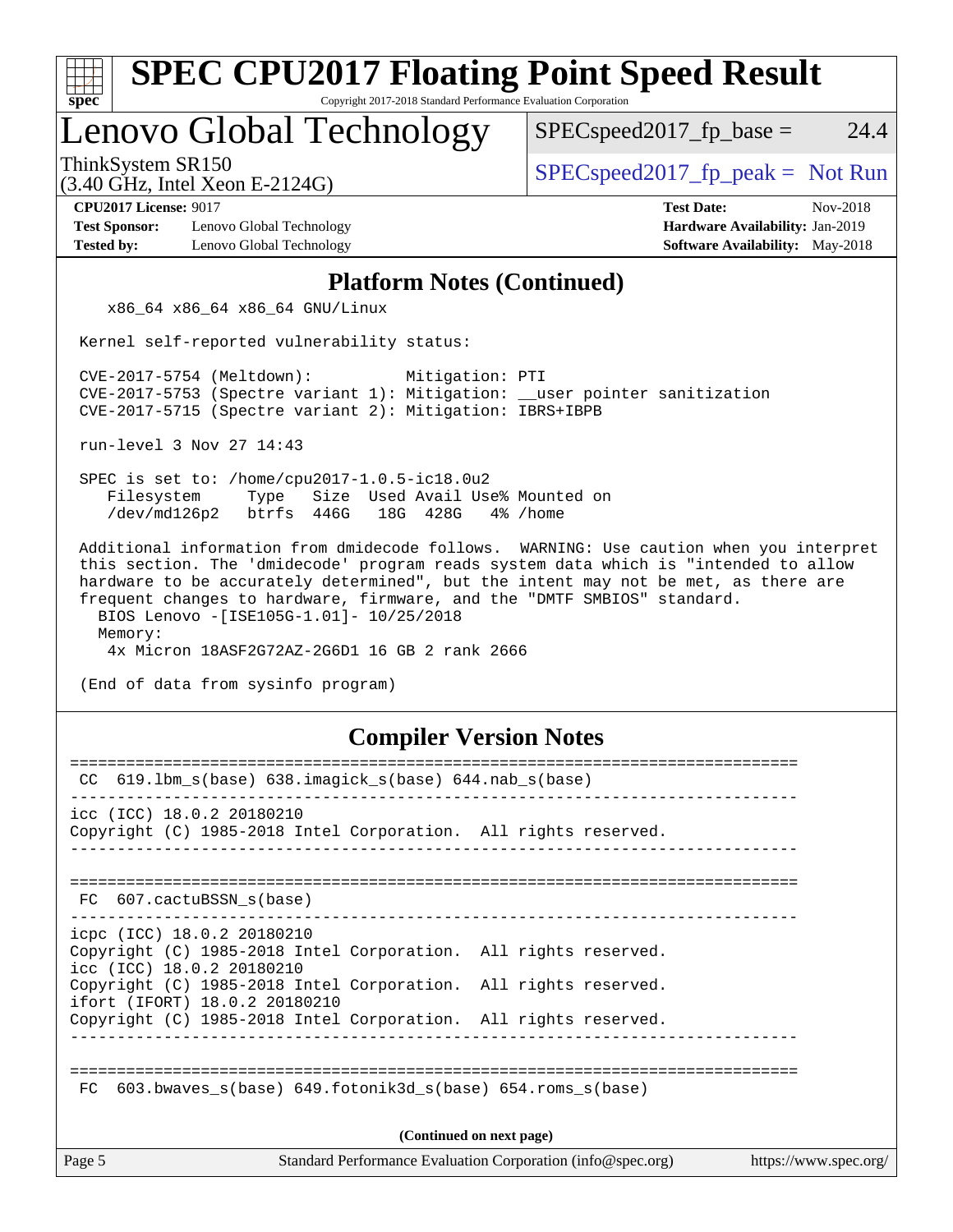

# **[SPEC CPU2017 Floating Point Speed Result](http://www.spec.org/auto/cpu2017/Docs/result-fields.html#SPECCPU2017FloatingPointSpeedResult)**

Copyright 2017-2018 Standard Performance Evaluation Corporation

## Lenovo Global Technology

 $SPEC speed2017_fp\_base = 24.4$ 

(3.40 GHz, Intel Xeon E-2124G)

ThinkSystem SR150  $SPEC speed2017$  [p\_peak = Not Run

**[Test Sponsor:](http://www.spec.org/auto/cpu2017/Docs/result-fields.html#TestSponsor)** Lenovo Global Technology **[Hardware Availability:](http://www.spec.org/auto/cpu2017/Docs/result-fields.html#HardwareAvailability)** Jan-2019 **[Tested by:](http://www.spec.org/auto/cpu2017/Docs/result-fields.html#Testedby)** Lenovo Global Technology **[Software Availability:](http://www.spec.org/auto/cpu2017/Docs/result-fields.html#SoftwareAvailability)** May-2018

**[CPU2017 License:](http://www.spec.org/auto/cpu2017/Docs/result-fields.html#CPU2017License)** 9017 **[Test Date:](http://www.spec.org/auto/cpu2017/Docs/result-fields.html#TestDate)** Nov-2018

## **[Compiler Version Notes \(Continued\)](http://www.spec.org/auto/cpu2017/Docs/result-fields.html#CompilerVersionNotes)**

----------------------------------------------------------------------------- ifort (IFORT) 18.0.2 20180210

Copyright (C) 1985-2018 Intel Corporation. All rights reserved.

------------------------------------------------------------------------------

```
==============================================================================
CC 621.wrf_s(base) 627.cam4_s(base) 628.pop2_s(base)
```

```
------------------------------------------------------------------------------
```
ifort (IFORT) 18.0.2 20180210 Copyright (C) 1985-2018 Intel Corporation. All rights reserved. icc (ICC) 18.0.2 20180210 Copyright (C) 1985-2018 Intel Corporation. All rights reserved.

------------------------------------------------------------------------------

## **[Base Compiler Invocation](http://www.spec.org/auto/cpu2017/Docs/result-fields.html#BaseCompilerInvocation)**

[C benchmarks](http://www.spec.org/auto/cpu2017/Docs/result-fields.html#Cbenchmarks): [icc -m64 -std=c11](http://www.spec.org/cpu2017/results/res2018q4/cpu2017-20181210-10114.flags.html#user_CCbase_intel_icc_64bit_c11_33ee0cdaae7deeeab2a9725423ba97205ce30f63b9926c2519791662299b76a0318f32ddfffdc46587804de3178b4f9328c46fa7c2b0cd779d7a61945c91cd35)

[Fortran benchmarks](http://www.spec.org/auto/cpu2017/Docs/result-fields.html#Fortranbenchmarks): [ifort -m64](http://www.spec.org/cpu2017/results/res2018q4/cpu2017-20181210-10114.flags.html#user_FCbase_intel_ifort_64bit_24f2bb282fbaeffd6157abe4f878425411749daecae9a33200eee2bee2fe76f3b89351d69a8130dd5949958ce389cf37ff59a95e7a40d588e8d3a57e0c3fd751)

[Benchmarks using both Fortran and C](http://www.spec.org/auto/cpu2017/Docs/result-fields.html#BenchmarksusingbothFortranandC): [ifort -m64](http://www.spec.org/cpu2017/results/res2018q4/cpu2017-20181210-10114.flags.html#user_CC_FCbase_intel_ifort_64bit_24f2bb282fbaeffd6157abe4f878425411749daecae9a33200eee2bee2fe76f3b89351d69a8130dd5949958ce389cf37ff59a95e7a40d588e8d3a57e0c3fd751) [icc -m64 -std=c11](http://www.spec.org/cpu2017/results/res2018q4/cpu2017-20181210-10114.flags.html#user_CC_FCbase_intel_icc_64bit_c11_33ee0cdaae7deeeab2a9725423ba97205ce30f63b9926c2519791662299b76a0318f32ddfffdc46587804de3178b4f9328c46fa7c2b0cd779d7a61945c91cd35)

[Benchmarks using Fortran, C, and C++:](http://www.spec.org/auto/cpu2017/Docs/result-fields.html#BenchmarksusingFortranCandCXX) [icpc -m64](http://www.spec.org/cpu2017/results/res2018q4/cpu2017-20181210-10114.flags.html#user_CC_CXX_FCbase_intel_icpc_64bit_4ecb2543ae3f1412ef961e0650ca070fec7b7afdcd6ed48761b84423119d1bf6bdf5cad15b44d48e7256388bc77273b966e5eb805aefd121eb22e9299b2ec9d9) [icc -m64 -std=c11](http://www.spec.org/cpu2017/results/res2018q4/cpu2017-20181210-10114.flags.html#user_CC_CXX_FCbase_intel_icc_64bit_c11_33ee0cdaae7deeeab2a9725423ba97205ce30f63b9926c2519791662299b76a0318f32ddfffdc46587804de3178b4f9328c46fa7c2b0cd779d7a61945c91cd35) [ifort -m64](http://www.spec.org/cpu2017/results/res2018q4/cpu2017-20181210-10114.flags.html#user_CC_CXX_FCbase_intel_ifort_64bit_24f2bb282fbaeffd6157abe4f878425411749daecae9a33200eee2bee2fe76f3b89351d69a8130dd5949958ce389cf37ff59a95e7a40d588e8d3a57e0c3fd751)

## **[Base Portability Flags](http://www.spec.org/auto/cpu2017/Docs/result-fields.html#BasePortabilityFlags)**

 603.bwaves\_s: [-DSPEC\\_LP64](http://www.spec.org/cpu2017/results/res2018q4/cpu2017-20181210-10114.flags.html#suite_basePORTABILITY603_bwaves_s_DSPEC_LP64) 607.cactuBSSN\_s: [-DSPEC\\_LP64](http://www.spec.org/cpu2017/results/res2018q4/cpu2017-20181210-10114.flags.html#suite_basePORTABILITY607_cactuBSSN_s_DSPEC_LP64) 619.lbm\_s: [-DSPEC\\_LP64](http://www.spec.org/cpu2017/results/res2018q4/cpu2017-20181210-10114.flags.html#suite_basePORTABILITY619_lbm_s_DSPEC_LP64) 621.wrf\_s: [-DSPEC\\_LP64](http://www.spec.org/cpu2017/results/res2018q4/cpu2017-20181210-10114.flags.html#suite_basePORTABILITY621_wrf_s_DSPEC_LP64) [-DSPEC\\_CASE\\_FLAG](http://www.spec.org/cpu2017/results/res2018q4/cpu2017-20181210-10114.flags.html#b621.wrf_s_baseCPORTABILITY_DSPEC_CASE_FLAG) [-convert big\\_endian](http://www.spec.org/cpu2017/results/res2018q4/cpu2017-20181210-10114.flags.html#user_baseFPORTABILITY621_wrf_s_convert_big_endian_c3194028bc08c63ac5d04de18c48ce6d347e4e562e8892b8bdbdc0214820426deb8554edfa529a3fb25a586e65a3d812c835984020483e7e73212c4d31a38223) 627.cam4\_s: [-DSPEC\\_LP64](http://www.spec.org/cpu2017/results/res2018q4/cpu2017-20181210-10114.flags.html#suite_basePORTABILITY627_cam4_s_DSPEC_LP64) [-DSPEC\\_CASE\\_FLAG](http://www.spec.org/cpu2017/results/res2018q4/cpu2017-20181210-10114.flags.html#b627.cam4_s_baseCPORTABILITY_DSPEC_CASE_FLAG) 628.pop2\_s: [-DSPEC\\_LP64](http://www.spec.org/cpu2017/results/res2018q4/cpu2017-20181210-10114.flags.html#suite_basePORTABILITY628_pop2_s_DSPEC_LP64) [-DSPEC\\_CASE\\_FLAG](http://www.spec.org/cpu2017/results/res2018q4/cpu2017-20181210-10114.flags.html#b628.pop2_s_baseCPORTABILITY_DSPEC_CASE_FLAG) [-convert big\\_endian](http://www.spec.org/cpu2017/results/res2018q4/cpu2017-20181210-10114.flags.html#user_baseFPORTABILITY628_pop2_s_convert_big_endian_c3194028bc08c63ac5d04de18c48ce6d347e4e562e8892b8bdbdc0214820426deb8554edfa529a3fb25a586e65a3d812c835984020483e7e73212c4d31a38223) [-assume byterecl](http://www.spec.org/cpu2017/results/res2018q4/cpu2017-20181210-10114.flags.html#user_baseFPORTABILITY628_pop2_s_assume_byterecl_7e47d18b9513cf18525430bbf0f2177aa9bf368bc7a059c09b2c06a34b53bd3447c950d3f8d6c70e3faf3a05c8557d66a5798b567902e8849adc142926523472) 638.imagick\_s: [-DSPEC\\_LP64](http://www.spec.org/cpu2017/results/res2018q4/cpu2017-20181210-10114.flags.html#suite_basePORTABILITY638_imagick_s_DSPEC_LP64) 644.nab\_s: [-DSPEC\\_LP64](http://www.spec.org/cpu2017/results/res2018q4/cpu2017-20181210-10114.flags.html#suite_basePORTABILITY644_nab_s_DSPEC_LP64) 649.fotonik3d\_s: [-DSPEC\\_LP64](http://www.spec.org/cpu2017/results/res2018q4/cpu2017-20181210-10114.flags.html#suite_basePORTABILITY649_fotonik3d_s_DSPEC_LP64) 654.roms\_s: [-DSPEC\\_LP64](http://www.spec.org/cpu2017/results/res2018q4/cpu2017-20181210-10114.flags.html#suite_basePORTABILITY654_roms_s_DSPEC_LP64)